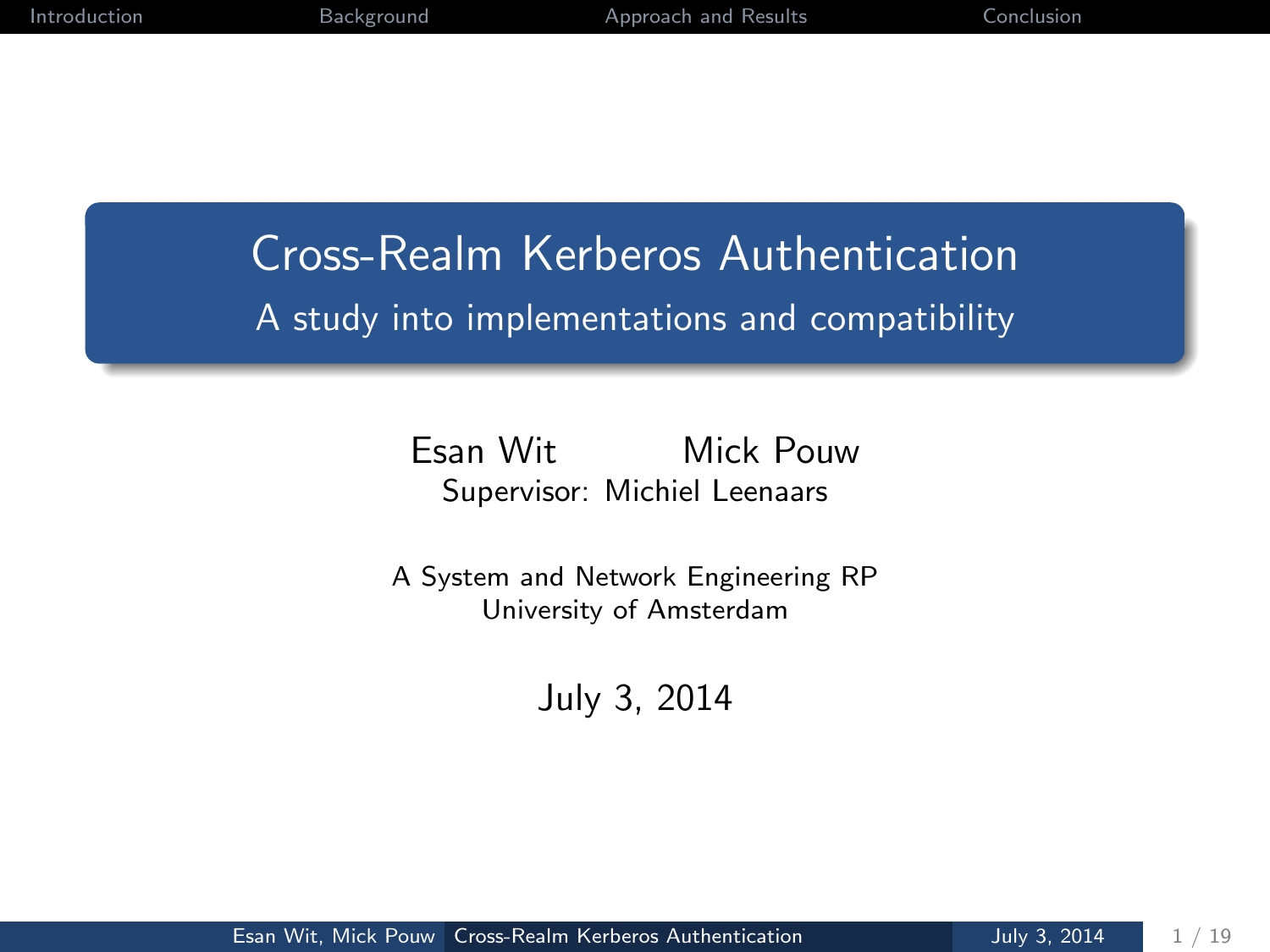<span id="page-1-0"></span>

| Introduction        | Background | Approach and Results | Conclusion |
|---------------------|------------|----------------------|------------|
| <b>Introduction</b> |            |                      |            |
|                     |            |                      |            |

- Around since ancient times ('80s)
	- Version 5 from 1993, revised in 2005
- Offers authentication in networks between clients and services
- Single Sign On
	- "Yesteryear's OAuth"
- Many implementations exist
	- Active Directory
	- Heimdal
	- MIT Kerberos
	- Shishi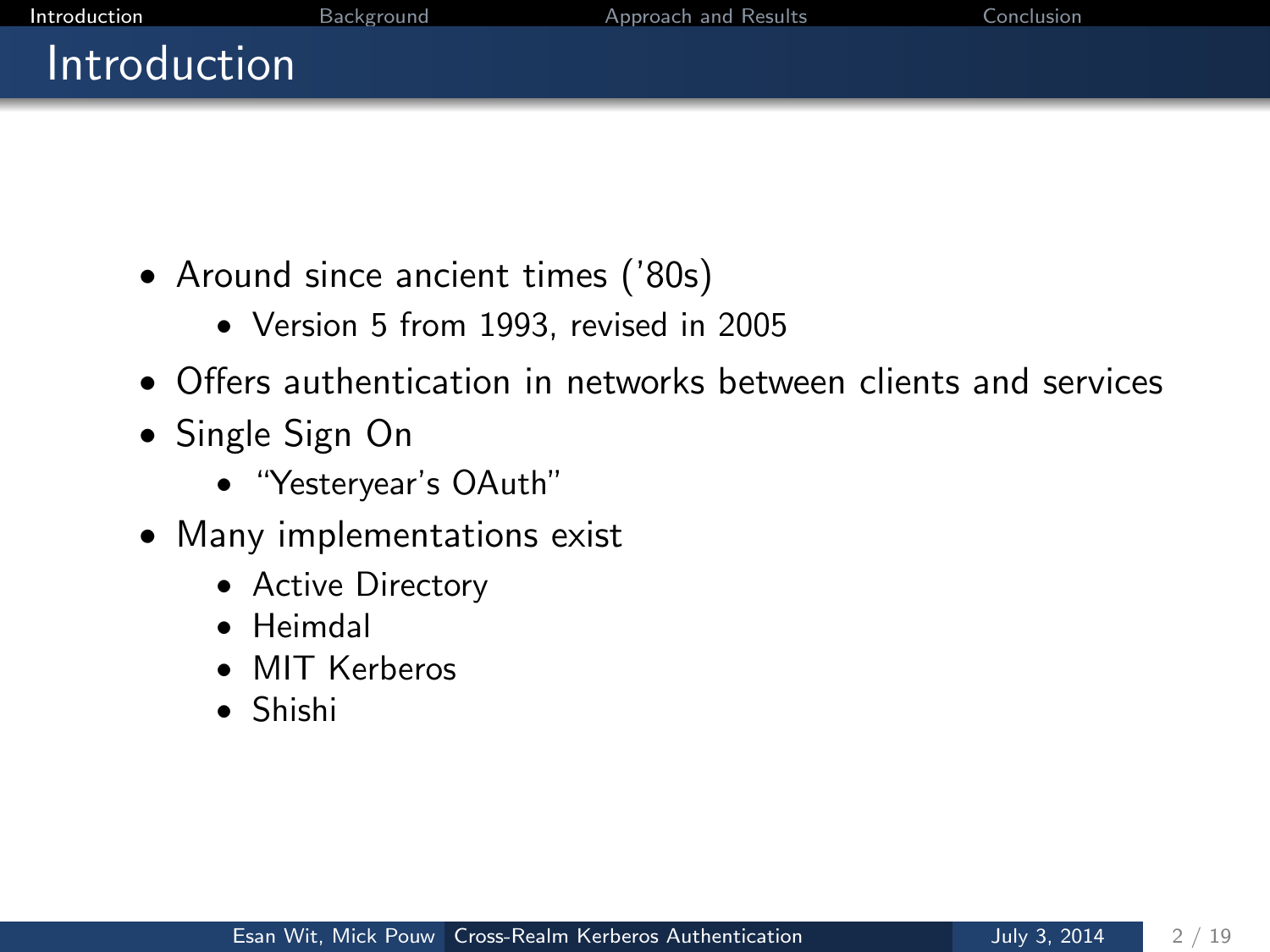[Introduction](#page-1-0) [Background](#page-4-0) [Approach and Results](#page-7-0) [Conclusion](#page-16-0) Previous research

- Implementation of cross-realm referral handling in MIT Kerberos client
- Research by Cervesato et al. illustrated the possibility to impersonate users by rogue KDCs
- Much debate about cross-realm options
	- But very little in the way of implementations
- Specifying Kerberos 5 cross-realm authentication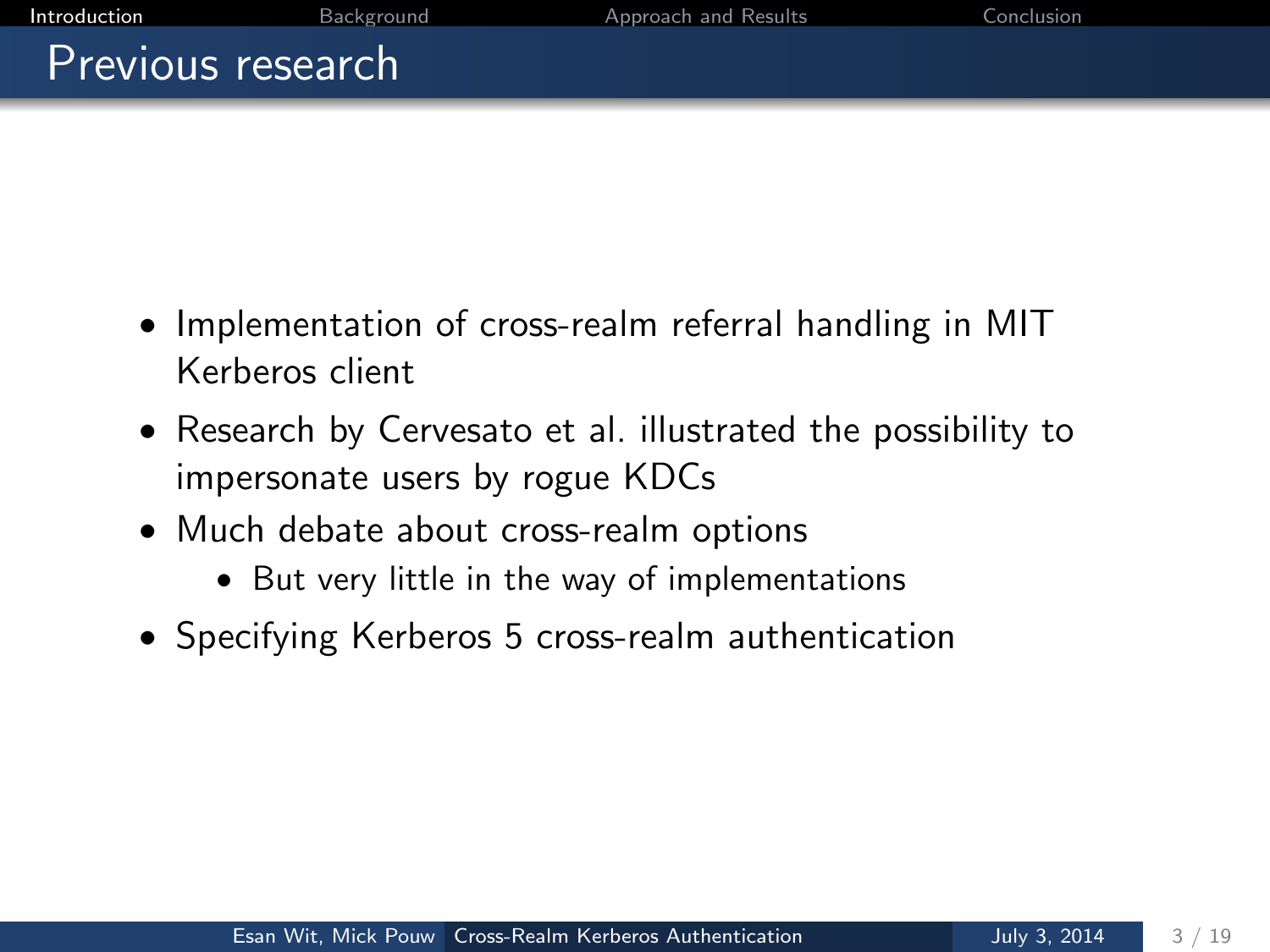The goal is to check the current status of Kerberos implementations and identifying possibilities for dynamic configuration to enable cross-realm authentication. E.g. using an @OS3.NL account to authenticate a user for their Facebook profile.

- Analyse the interoperability between implementations
- Research default behaviour for edge cases
- Research options for Cross Realm trust configurations
- Analyse cryptographic behaviour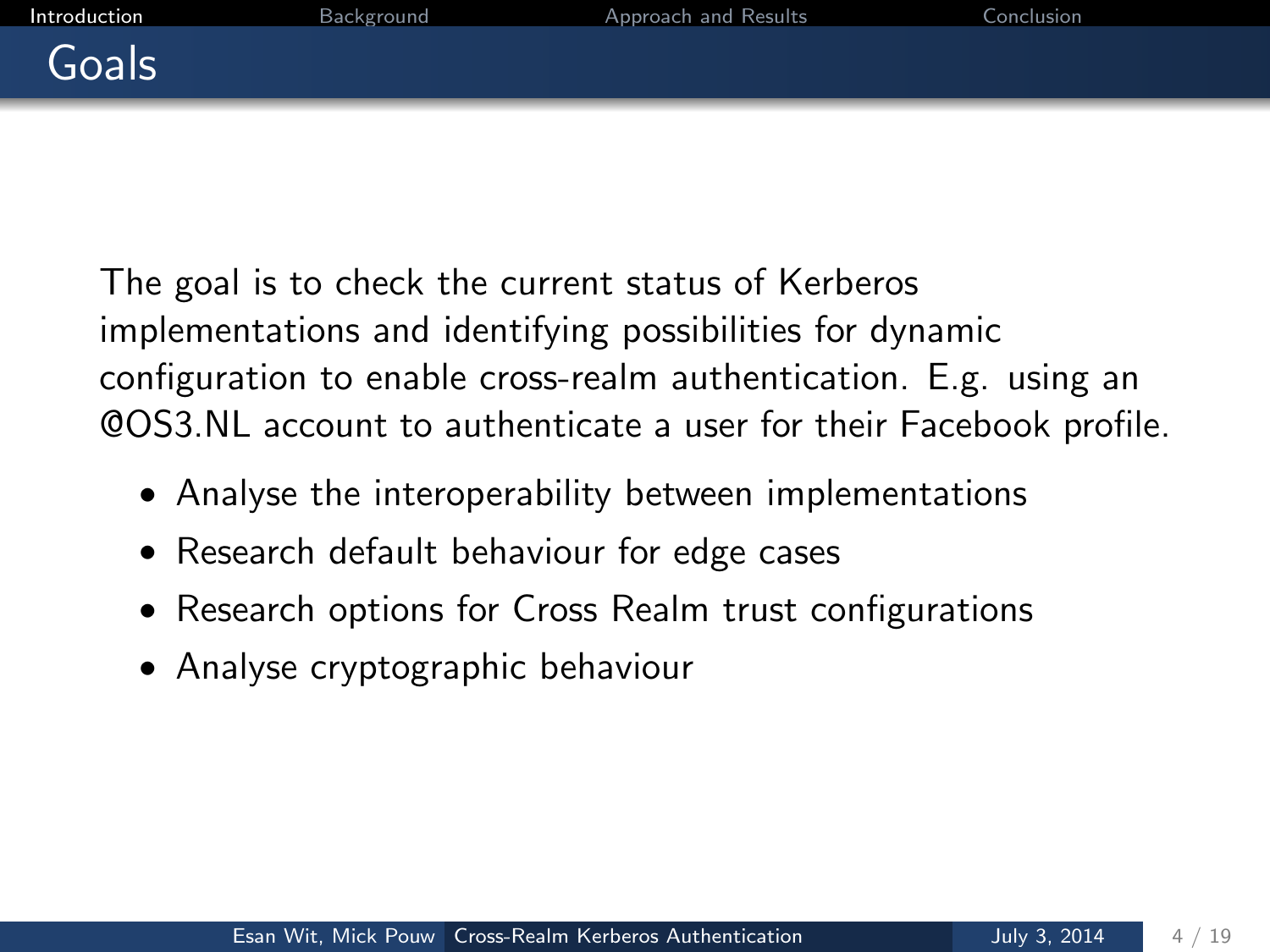- <span id="page-4-0"></span>• Authentication provider relying on trusted third party
- Based on shared secrets
- Tickets are encrypted so only the intended recipient can decrypt it
- Designed to provide authentication on untrusted networks
- Password is not send over the network
- Supports public key cryptography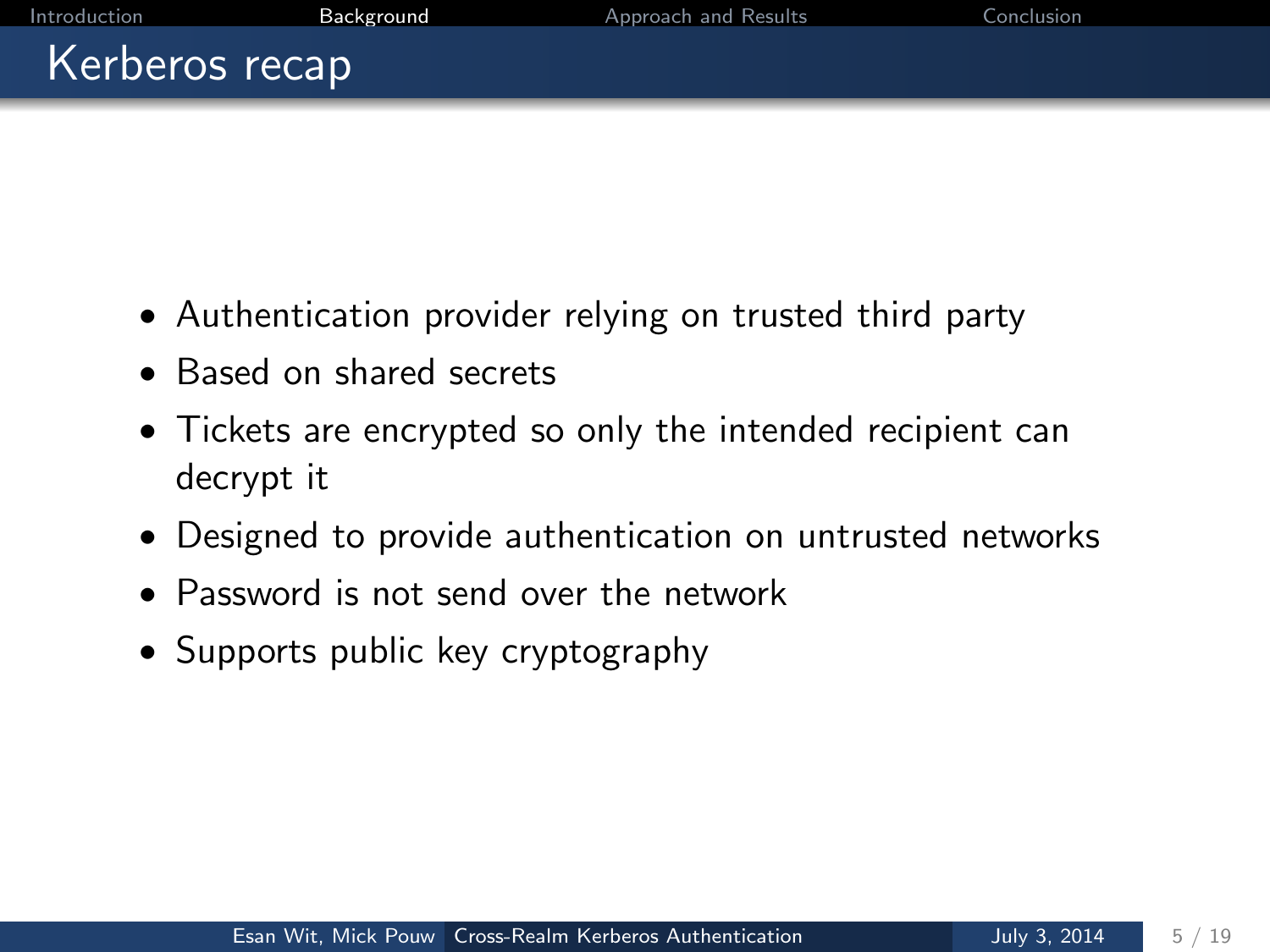#### Kerberos Illustrated

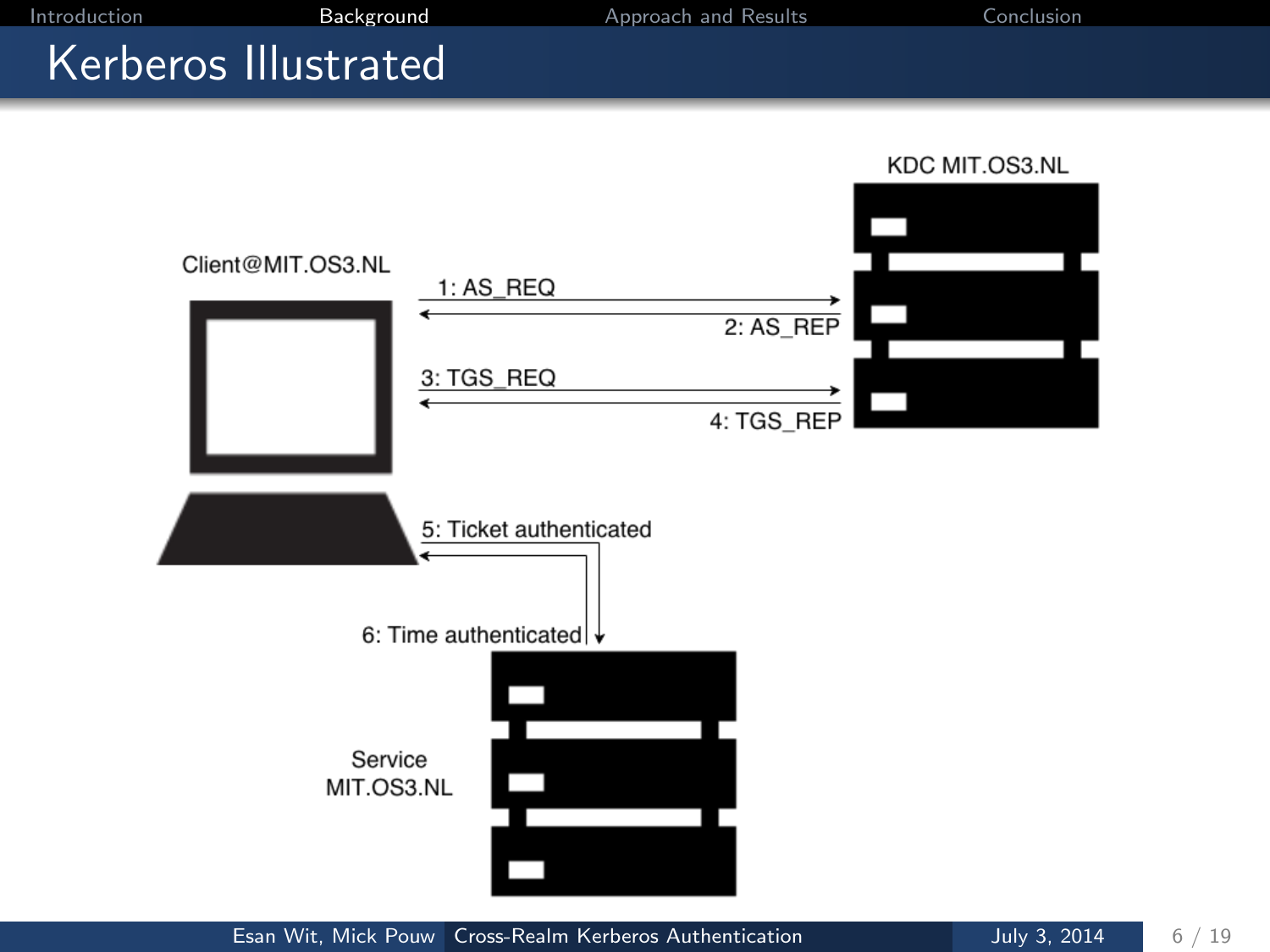[Introduction](#page-1-0) [Background](#page-4-0) [Approach and Results](#page-7-0) [Conclusion](#page-16-0)

#### Kerberos Cross-Realm Illustrated



Esan Wit, Mick Pouw [Cross-Realm Kerberos Authentication](#page-0-0) July 3, 2014 7 / 19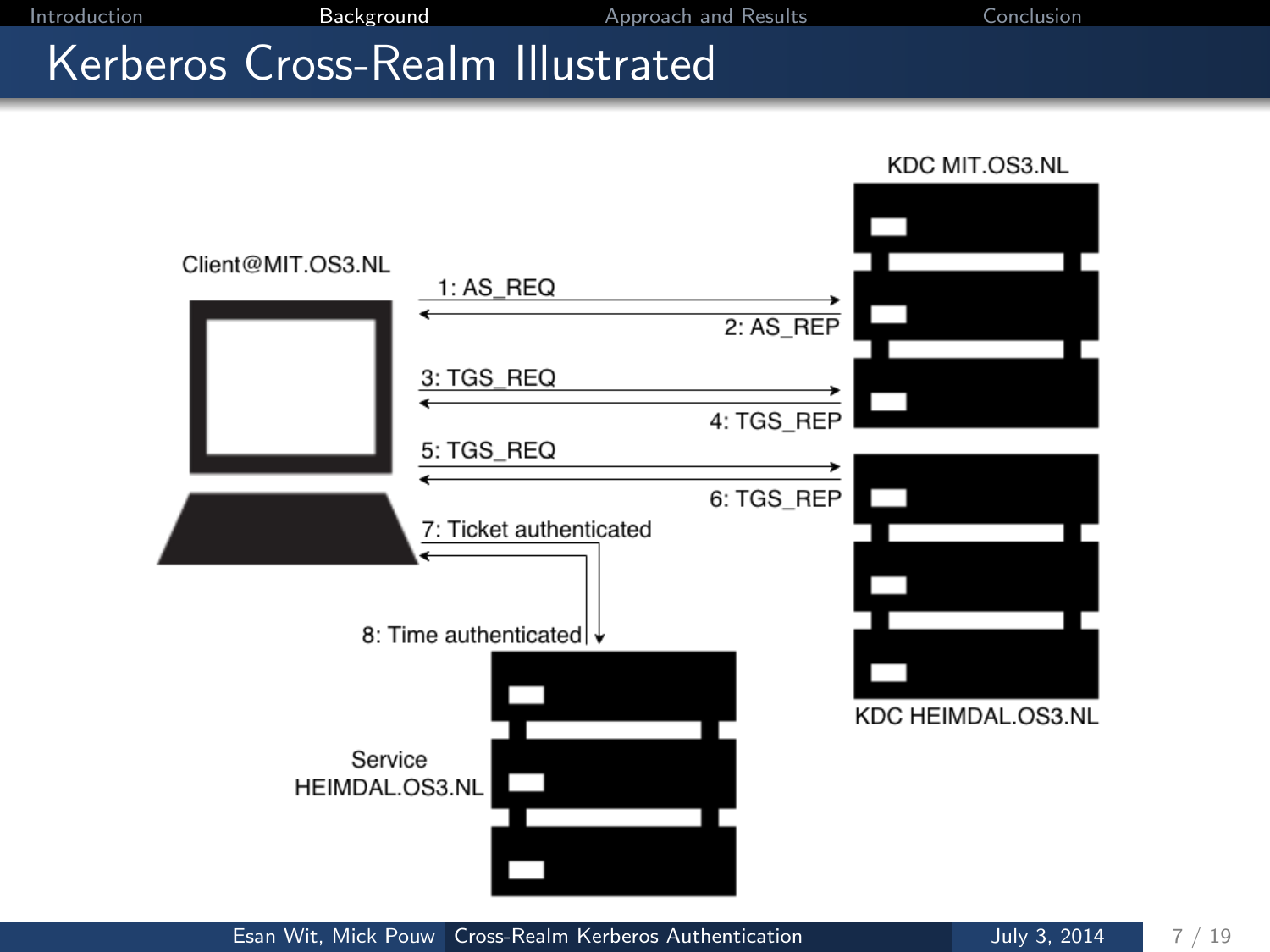# <span id="page-7-0"></span>Testing basic functionality

- Testing combinations of all implementations, focused on receiving a valid ticket
- Clients authenticated using password
- Services using keytab via GSS-API

#### **Requirements**

- Machines taking role of either client, service, or KDC.
- Configured DNS
- Patience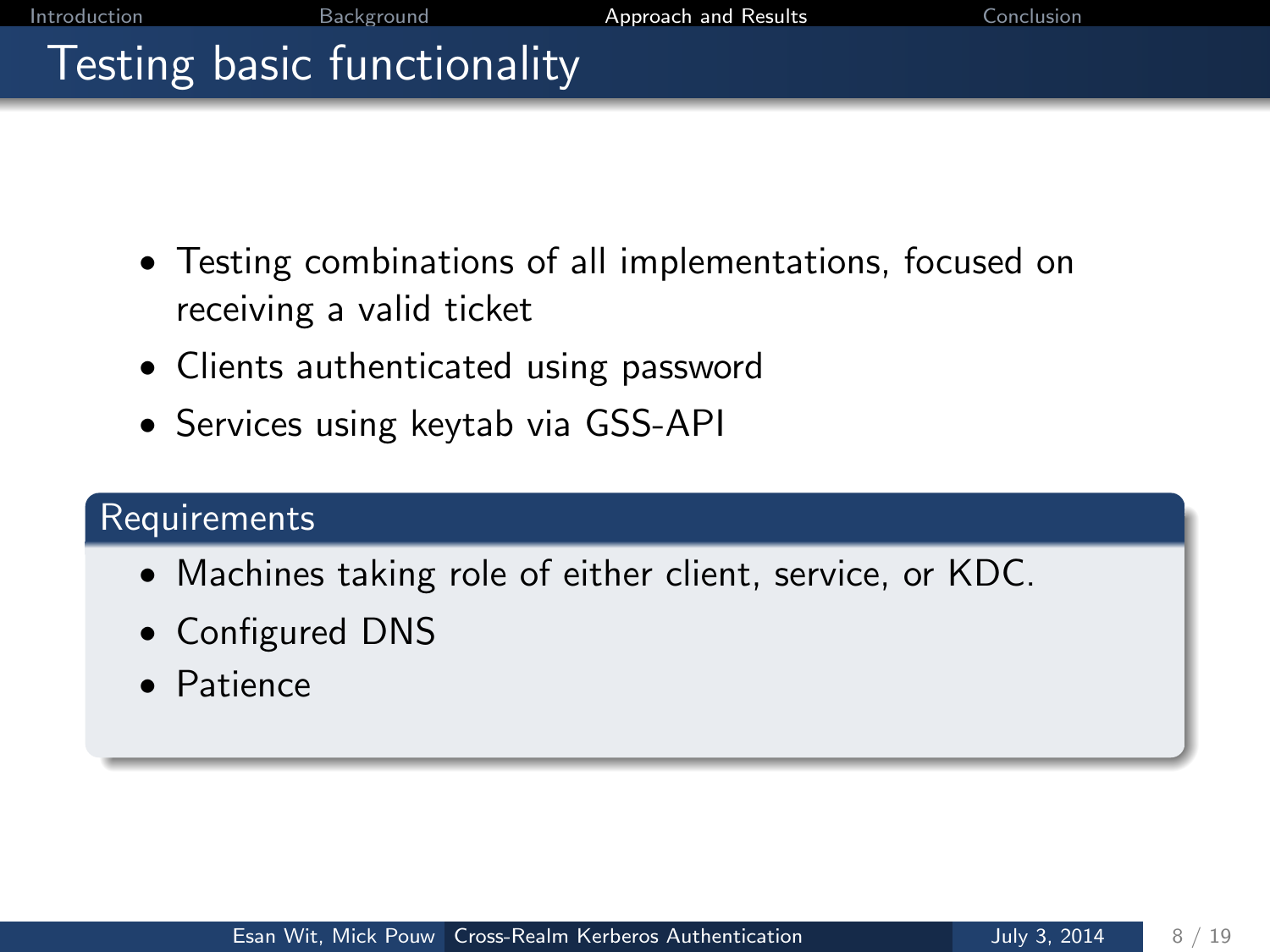# Testing basic functionality

- Testing combinations of all implementations, focused on receiving a valid ticket
- Clients authenticated using password
- Services using keytab via GSS-API

#### **Requirements**

- Machines taking role of either client, service, or KDC.
- Configured DNS
- Patience
	- A lot of it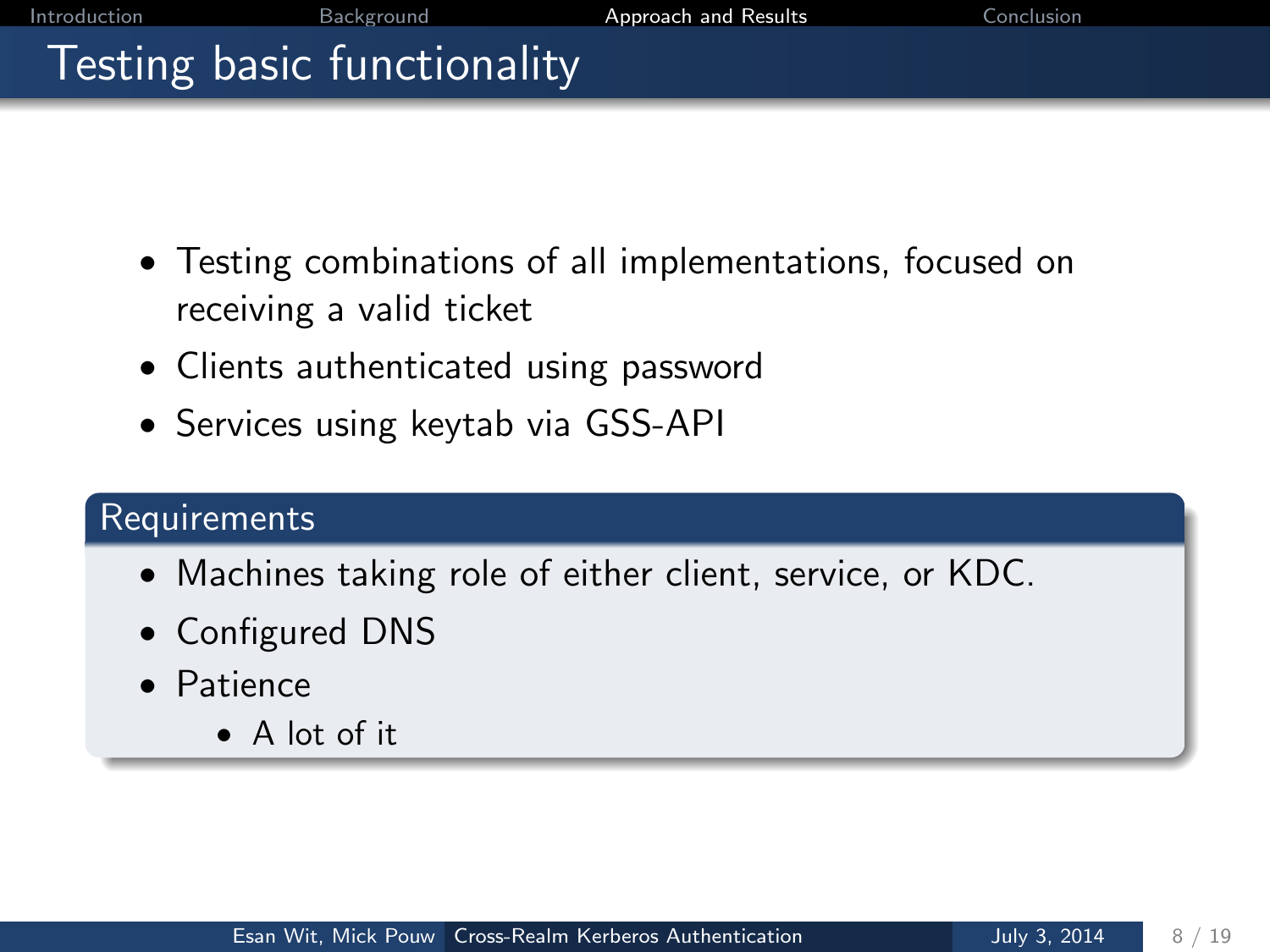## Testing basic functionality

|                         |                         | KDC     |     |        |
|-------------------------|-------------------------|---------|-----|--------|
| Client                  | <b>Active Directory</b> | Heimdal | MIT | Shishi |
| <b>Active Directory</b> |                         |         |     | χl     |
| Heimdal                 |                         |         |     |        |
| MIT                     |                         |         |     |        |
| Shishi                  |                         |         |     |        |
| Service                 | <b>Active Directory</b> | Heimdal | MIT | Shishi |
| <b>Active Directory</b> |                         |         |     | X٠     |
| Heimdal                 |                         |         |     |        |
| MIT                     |                         |         |     |        |
| Shishi                  |                         |         |     |        |

Table: Compatibility between implementations

<sup>2</sup>Shishi GSSAPI not implemented yet, but service ticket can be requested

 $1$ No service available for testing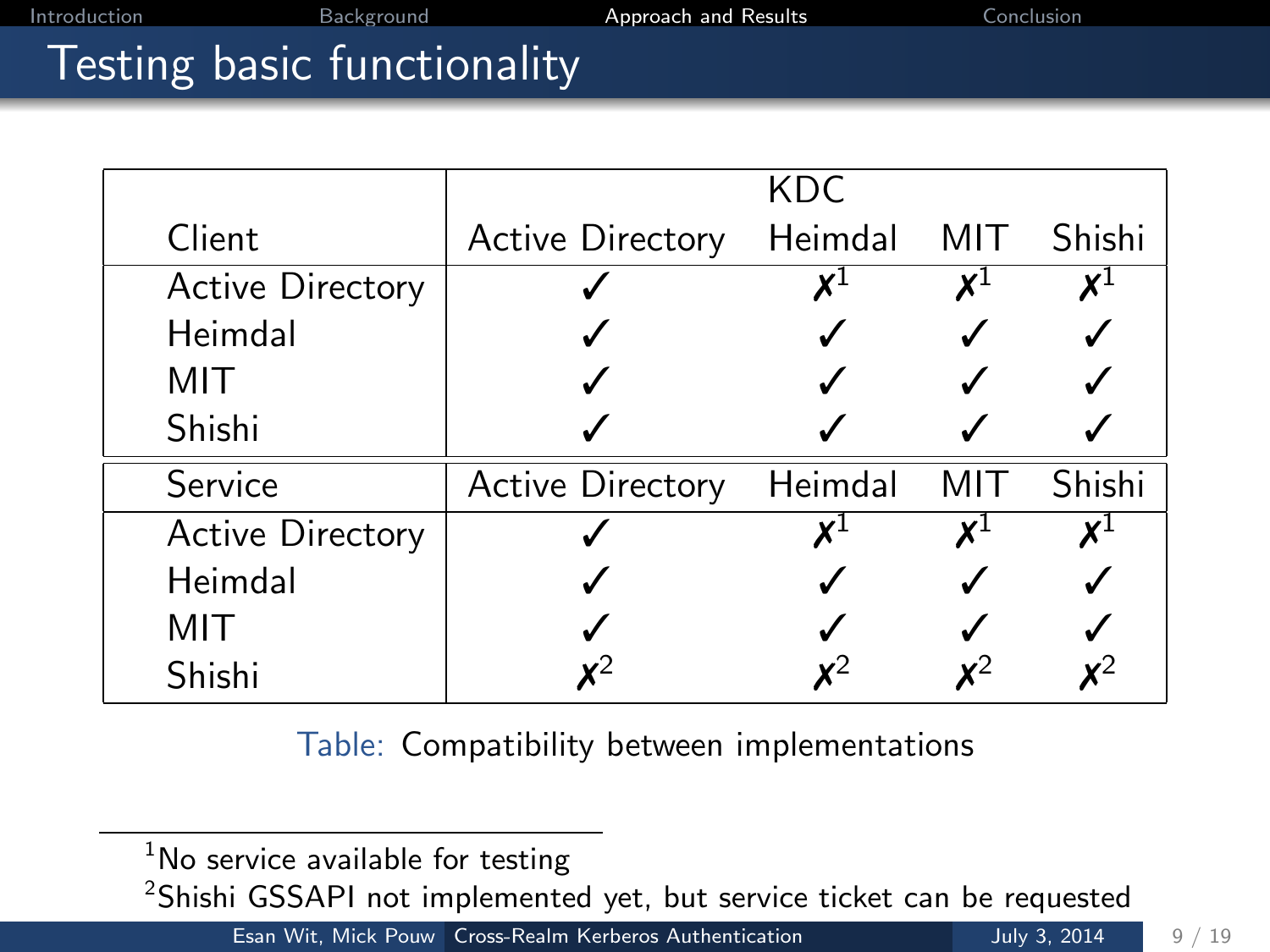# Crypto compatibility

|                          | <b>Active Directory</b> | Heimdal MIT Shishi |  |
|--------------------------|-------------------------|--------------------|--|
| AES128/256-SHA1          |                         |                    |  |
| <b>CAMELLIA128/256-</b>  |                         |                    |  |
| CTS-CMAC                 |                         |                    |  |
| DES3-CBC-SHA1            |                         |                    |  |
| DES-CBC-CRC <sup>3</sup> |                         |                    |  |
| DES-CBC-MD53             |                         |                    |  |
| DES-CBC-MD43             |                         |                    |  |
| RC4-HMAC-EXP3            |                         |                    |  |
| RC4-HMAC                 |                         |                    |  |

Table: Ciphers implemented

<sup>3</sup>Considered weak<sup>[\[2\]](#page-19-1)</sup>

Esan Wit, Mick Pouw [Cross-Realm Kerberos Authentication](#page-0-0) July 3, 2014 10 / 19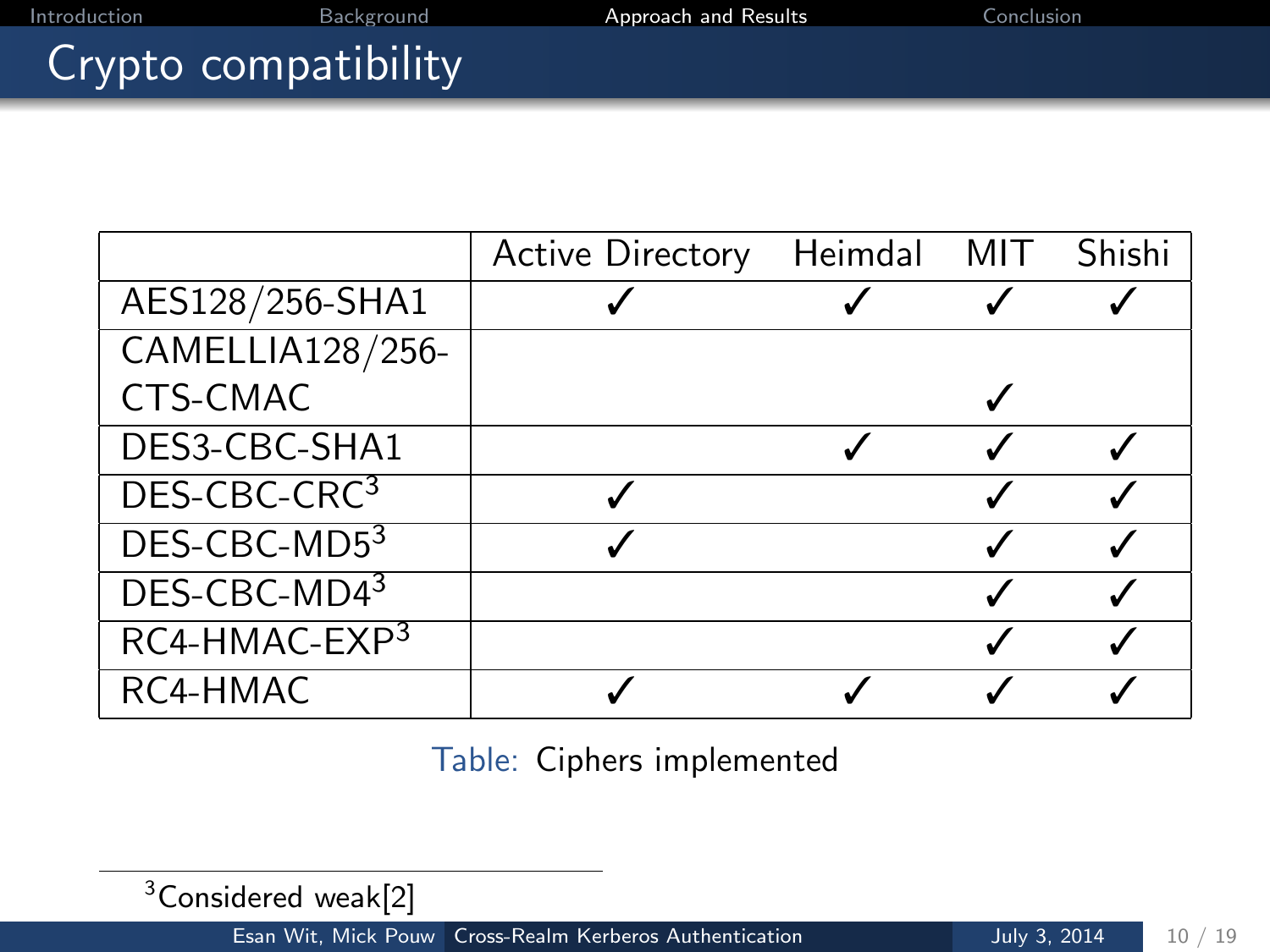# Testing PKINIT compliance

- Use of public key cryptography for authentication and encryption
- Chain of trust maintained as standard X.509 certificates
- Any certificate authority
- Extended Key Usage (EKU)
	- X.509 Subject Alternative Name (SAN) extension
- Or if you're Microsoft:
	- dNSName containing a SAN of the hostname of the KDC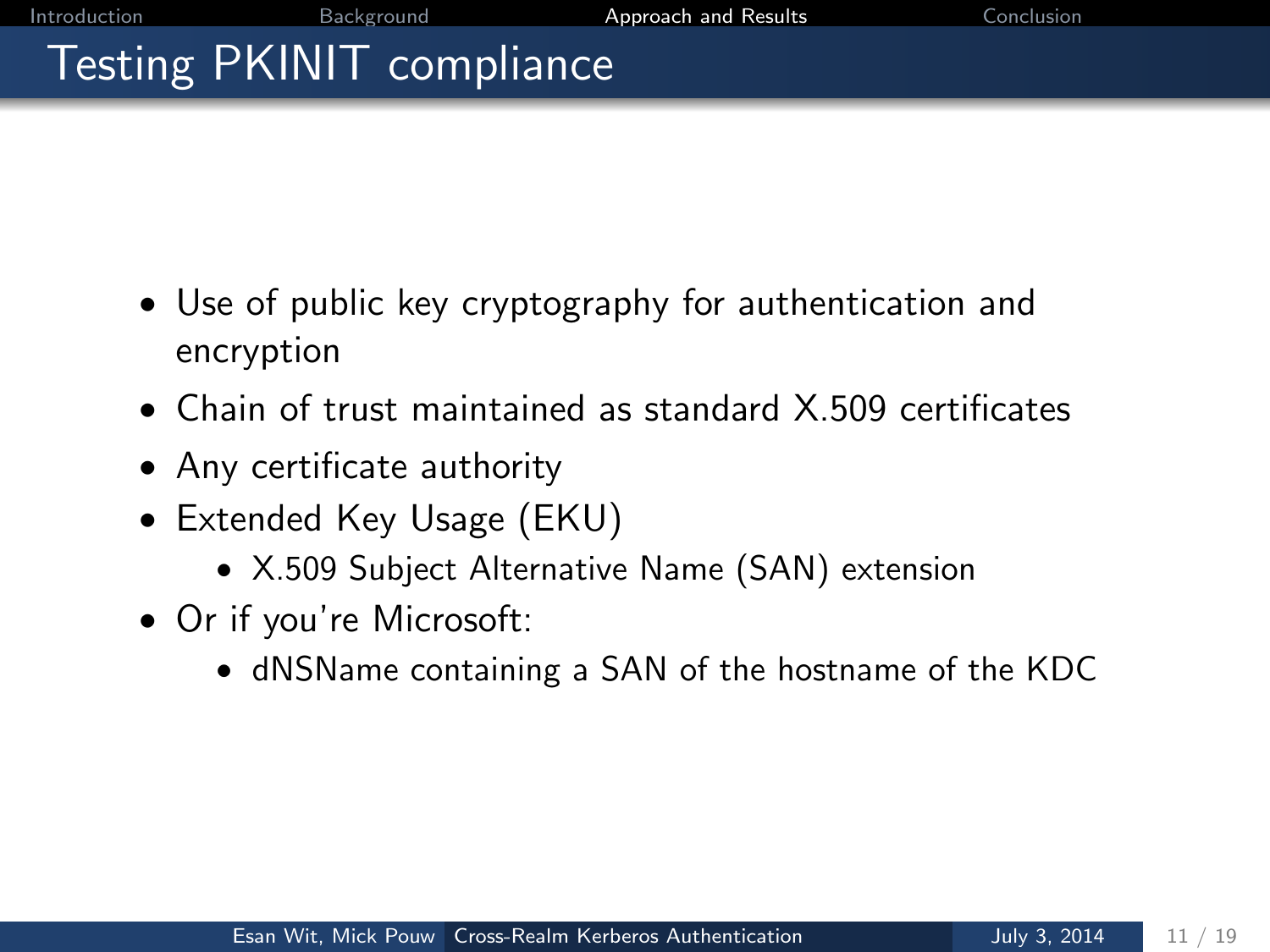# PKINIT Results

- Shishi no support.
- Windows has it's own format
- MIT EKU tested/confirmed
- Heimdal support for both formats, EKU tested/confirmed
	- Connecting to MIT KDC weak encryption, DH parameters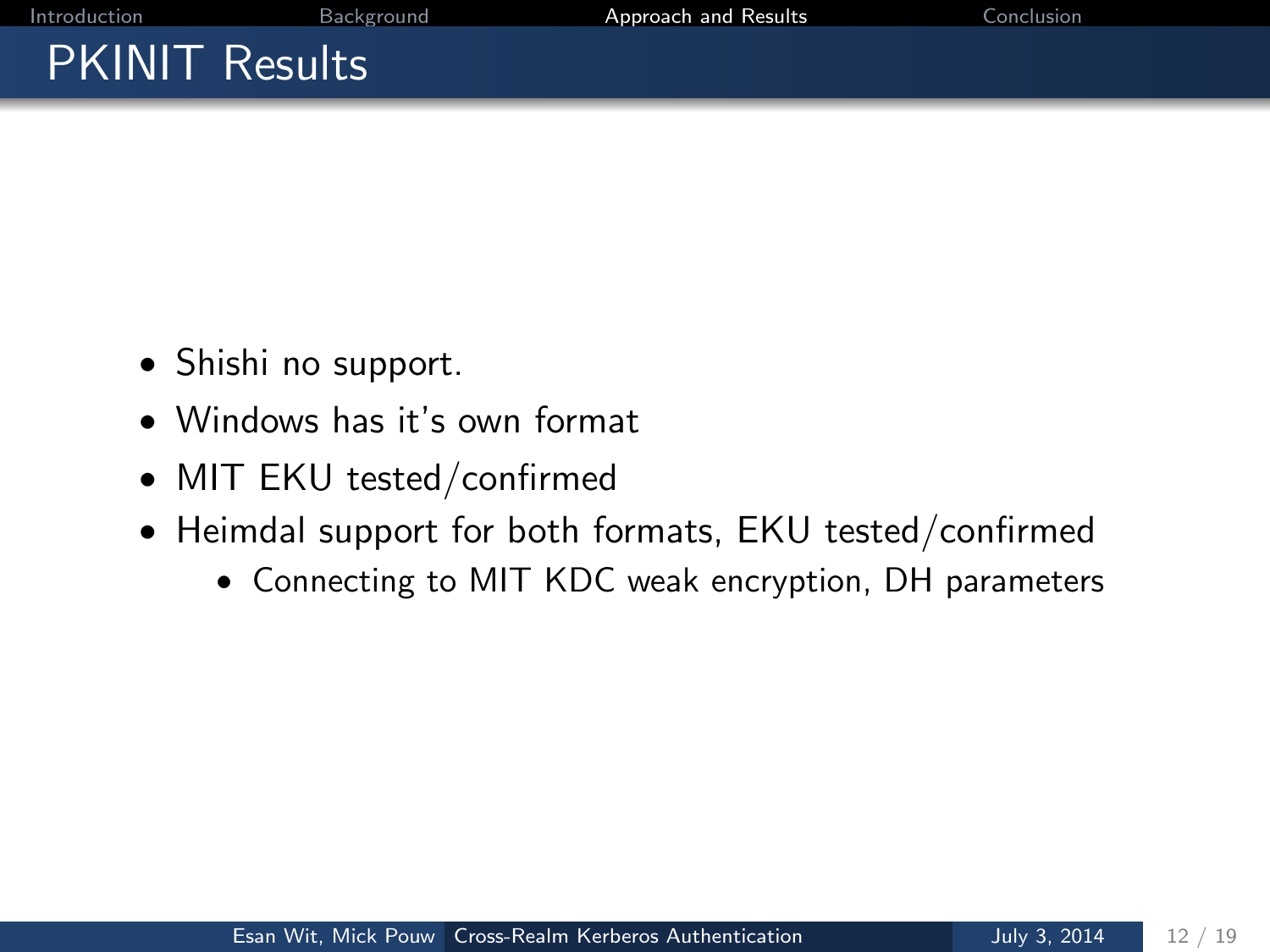Kerberos uses DNS to find the KDC servers of a realm. This is accomplished by using SRV records and will make the realm configuration in the configuration

- Lerberos. tcp.ad.os3.nl. IN SRV 01 00 88 ad.os3.nl.
- Lerberos. udp.ad.os3.nl. IN SRV 01 00 88 ad.os3.nl.
- Behaviour was analysed under several configurations
- MIT Kerberos 5, Heimdal and Shishi clients all use DNS if realm is unknown<sup>4</sup>

 $^4$ provided a user specifies a realm when attempting to perform initial authentication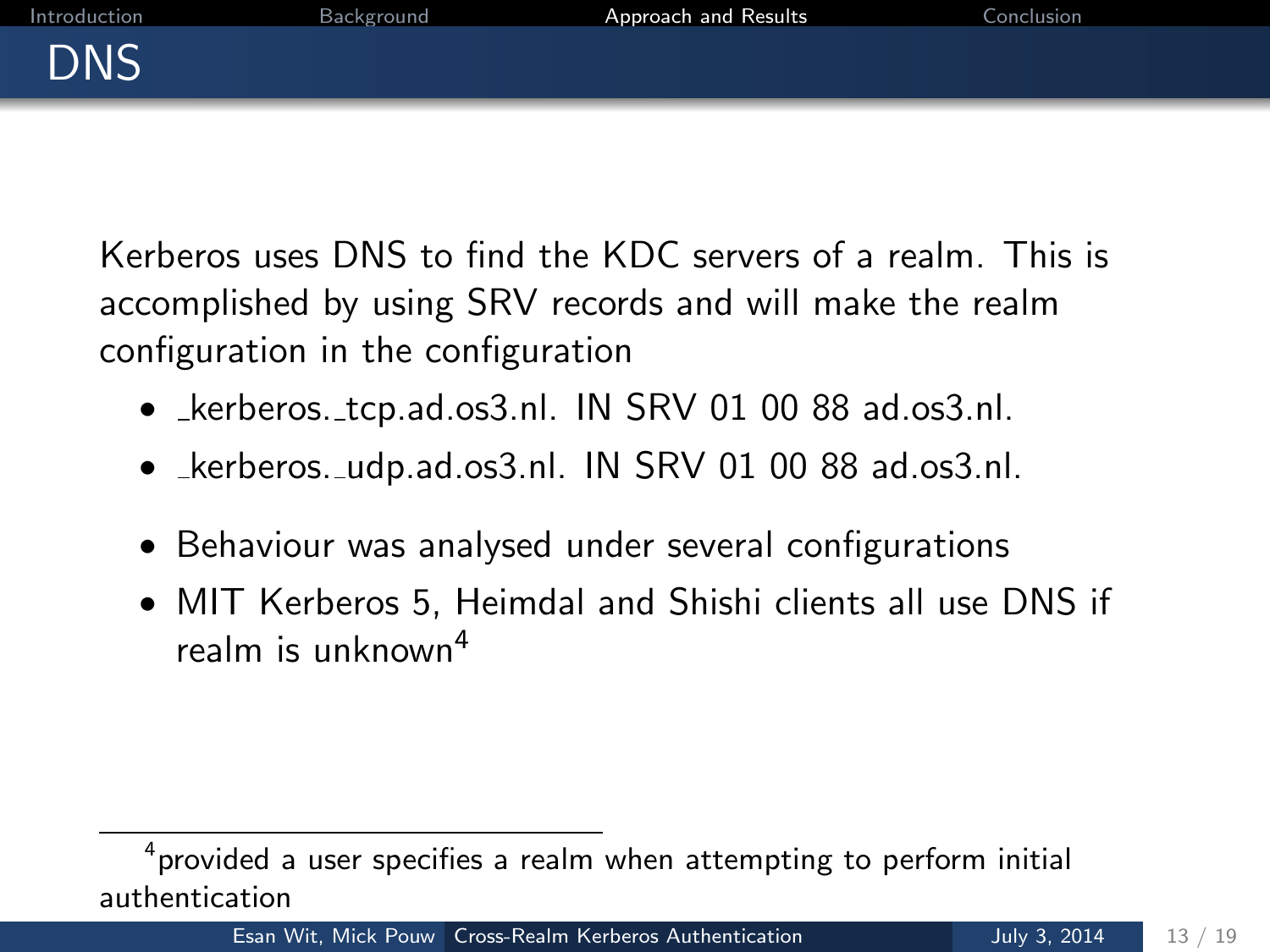## Cross-Realm setup

- All manually configured, no automatic options available
- Requires shared secret between KDCs
- All cross-realm trusts are one-way
	- Add a principal in the right direction
- Two-way trust is possible
	- Add principals for both directions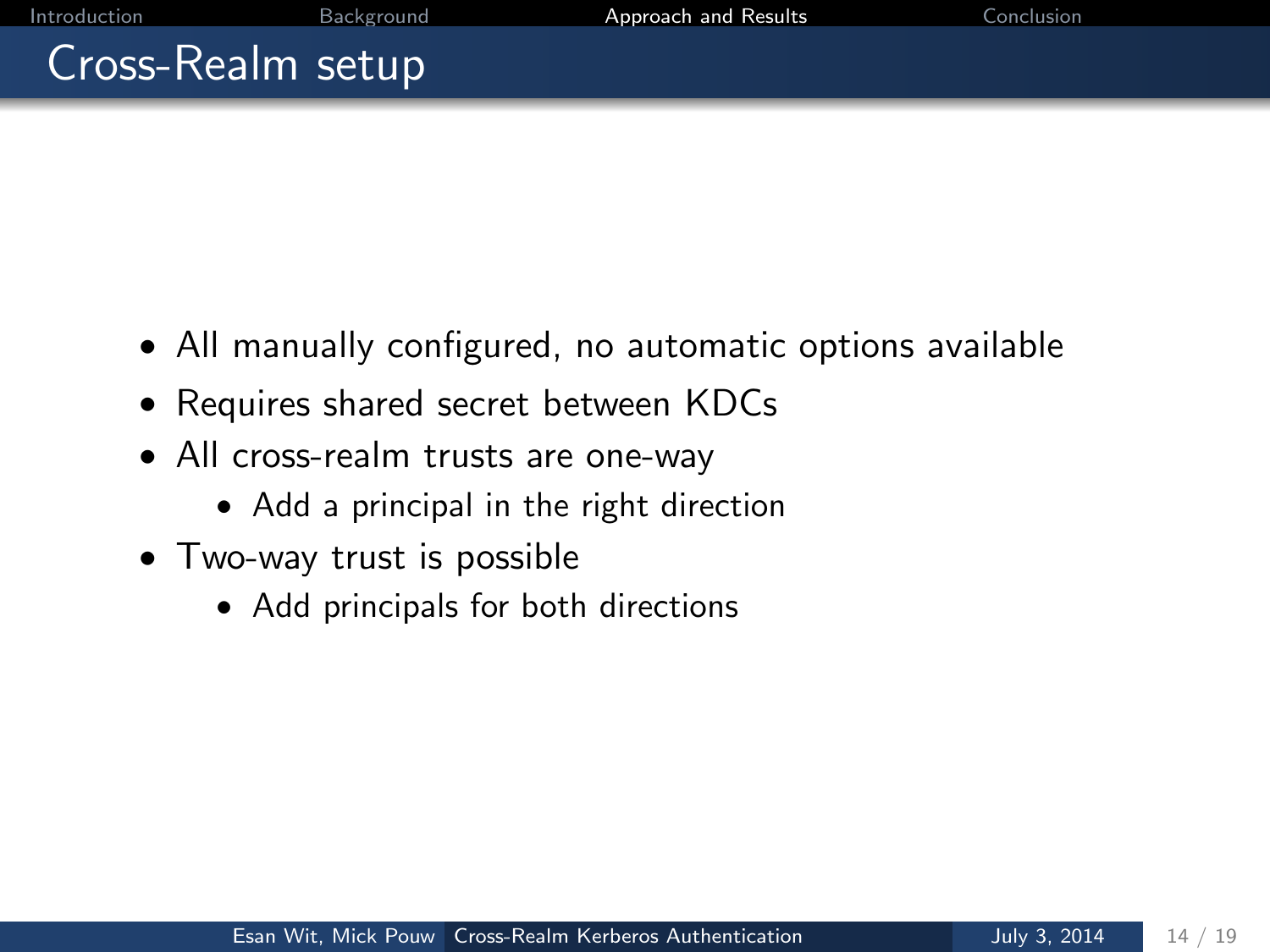#### Cross-Realm requirements

|                         | Active Directory Heimdal MIT Shishi |    |                |
|-------------------------|-------------------------------------|----|----------------|
| <b>Active Directory</b> |                                     |    | v٥             |
| Heimdal                 |                                     |    | уb             |
| MIT                     |                                     |    | $x^5$          |
| Shishi                  |                                     | v٥ | $\mathbf{v}^5$ |

Table: Cross compatibility

<span id="page-15-0"></span><sup>&</sup>lt;sup>5</sup>Shishi does not support cross realm configuration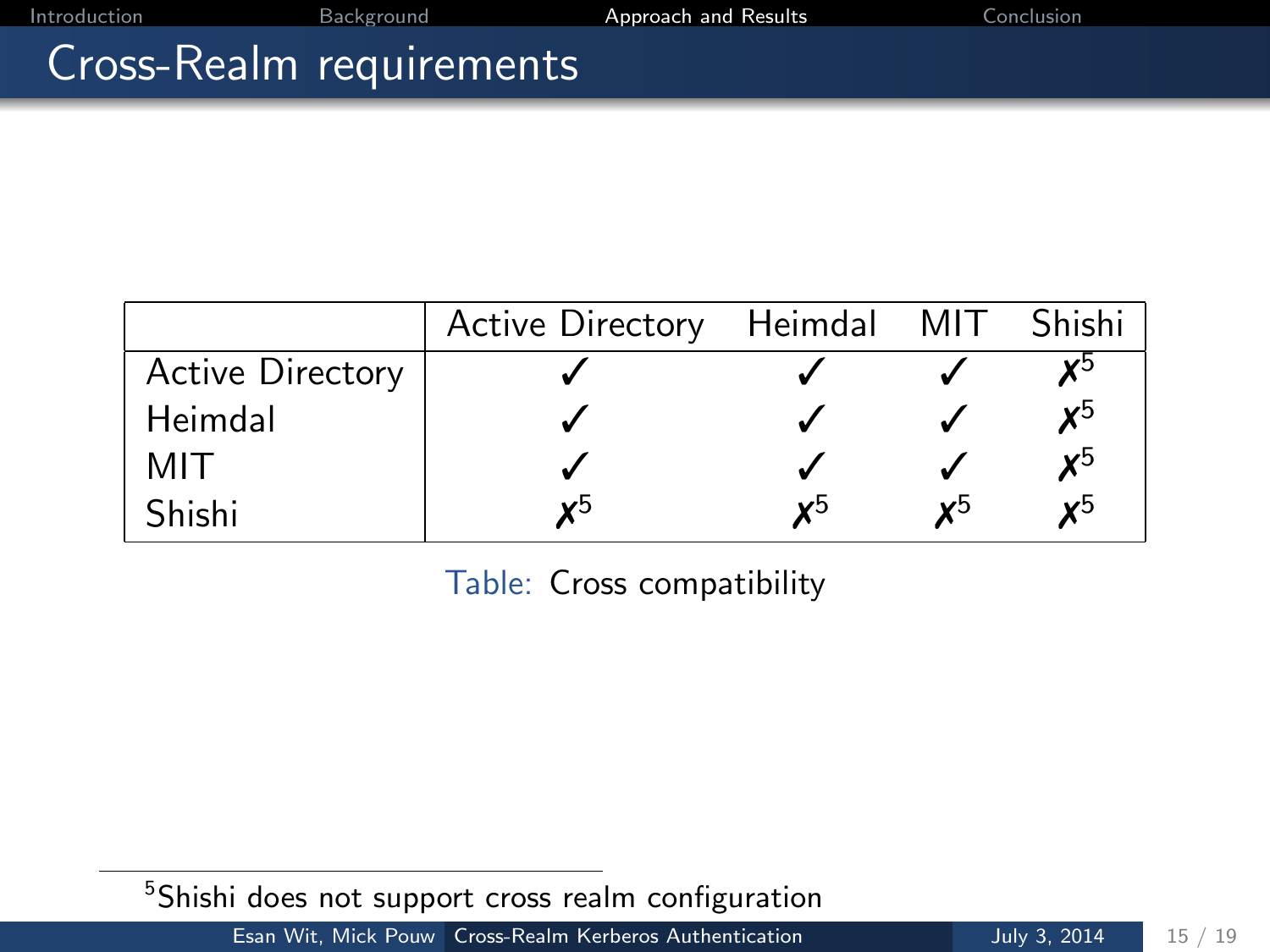## <span id="page-16-0"></span>Conclusion

- The implementations adhere to the protocol
	- Most conflicts occur from other variables
- Much remains to be done to enable auto-configuration
	- Public key cryptography for communication between KDCs
- Heimdal and MIT Kerberos 5 are most compatible

Note:

Many documents are outdated when it concerns Kerberos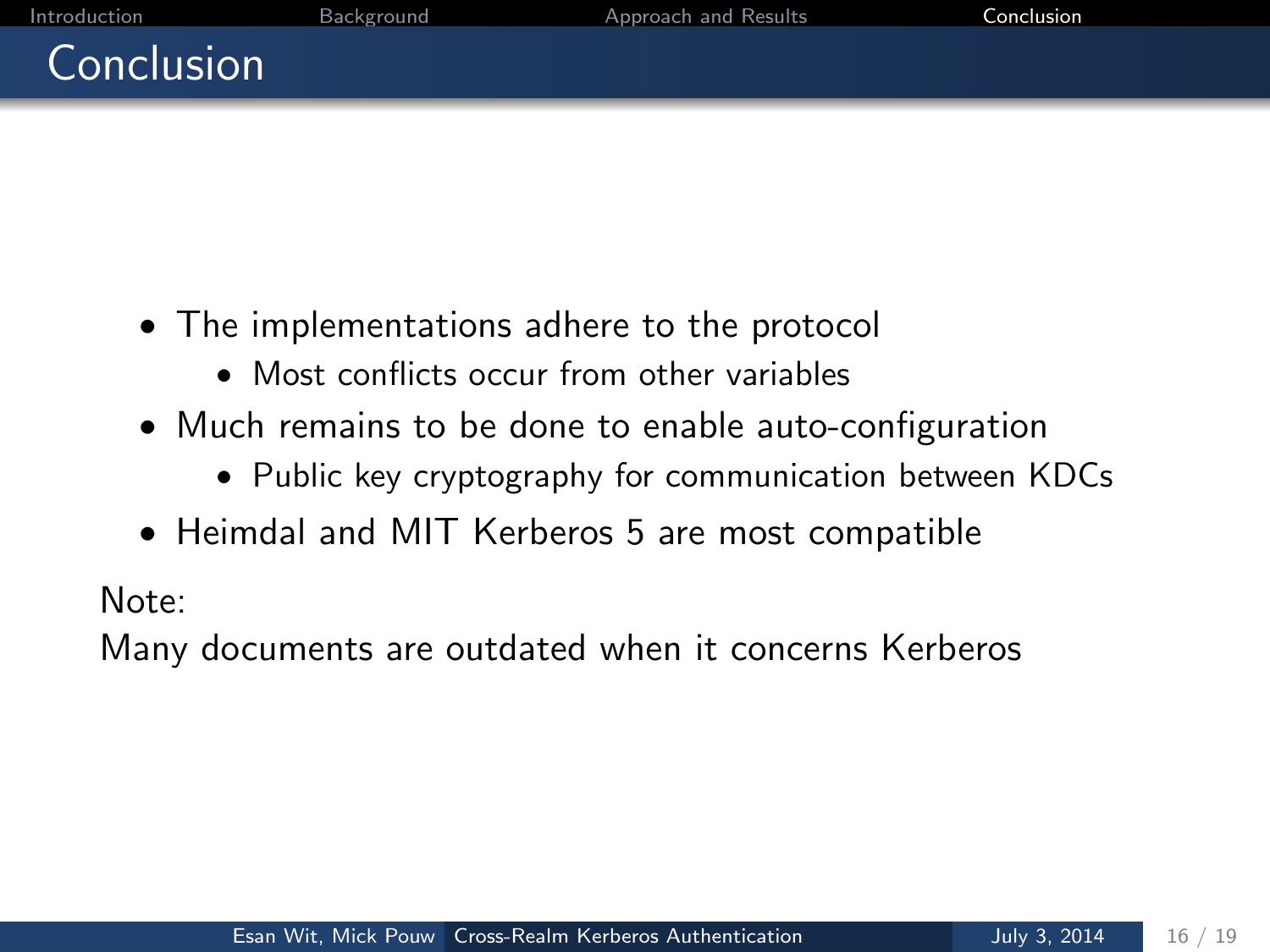# Future Work

- Finish Shishi
- Better debugging options in the implementations
- Improve interoperability between implementations
- Dynamic configurable trust
- Foreign trust policies
- Asynchronous Cryptography for Cross-Realm trust
	- PKCROSS started as draft but remains unfinished
		- As of this week some activity again on the mailing list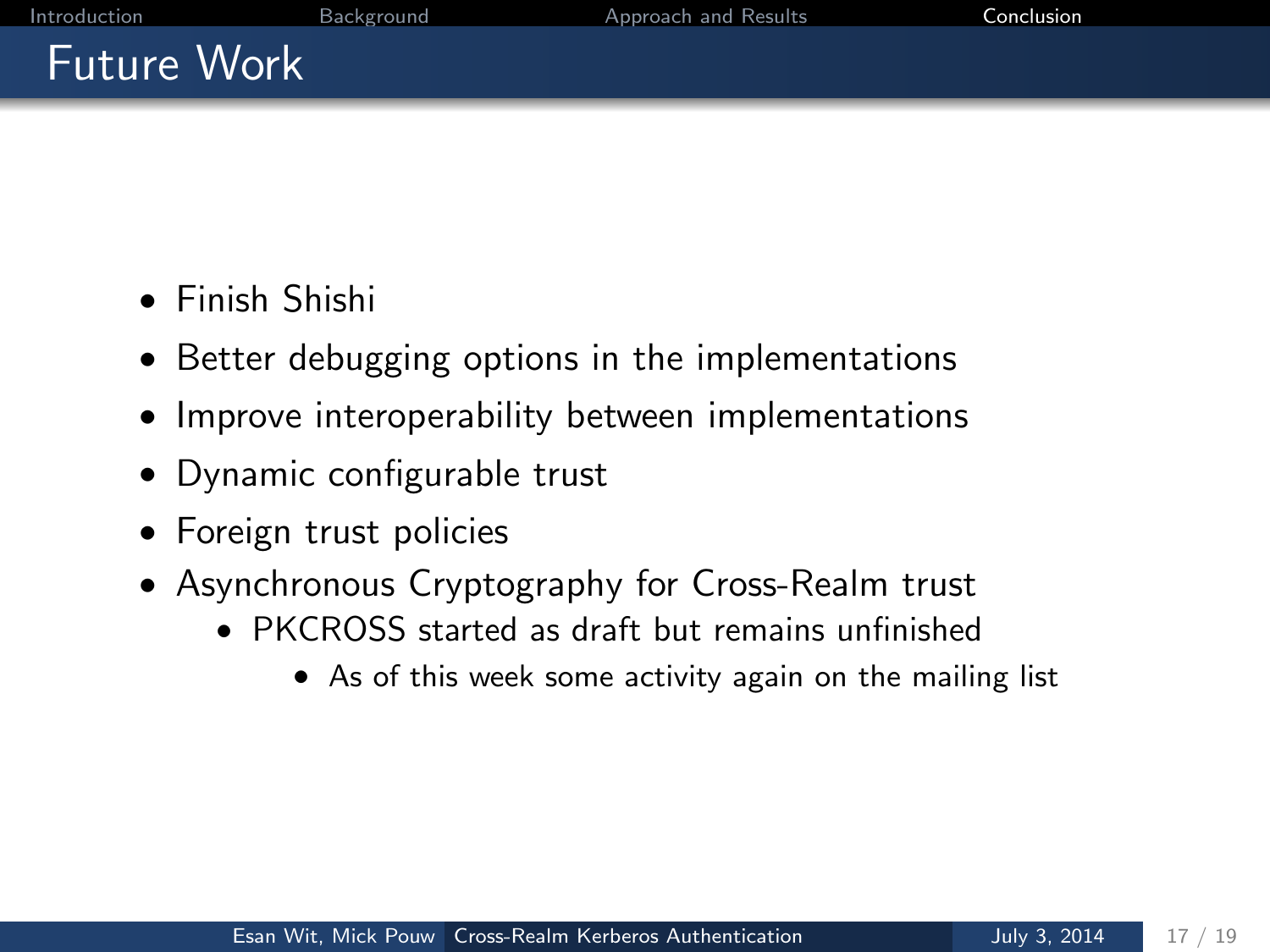# Questions?

#### Takeaways in Kerberos

- Check your time
- KERBEROS LOVES CAPS (and so do config files)
- When in doubt, DNS!

Special thanks to Michiel Leenaars and Rick van Rein for their input and feedback during this project.